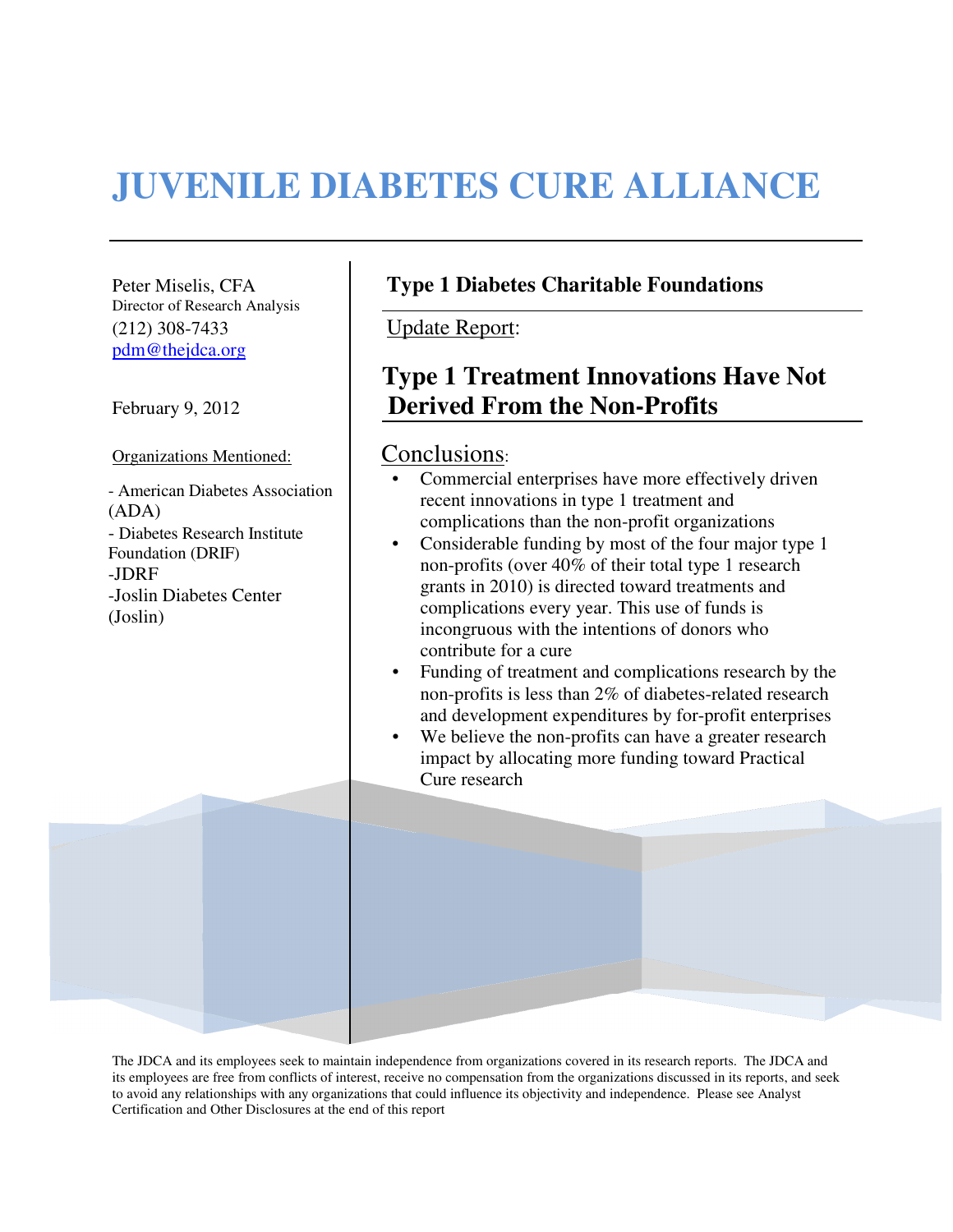Managing type 1 diabetes (type 1) has always been difficult. Fortunately, management of the disease has improved for many diabetics due to innovative products that have been developed over the past several decades. The JDCA is in favor of innovation that facilitates the management of type 1 and results in a better lifestyle and improved health. This report delineates the reasons why we believe that the pursuit of these objectives is best accomplished by commercial enterprises rather than non-profit organizations.

Most people consider the discovery of insulin to be the first major type 1 treatment breakthrough. This was a life-saving event that gave people with diabetes the opportunity to live a relatively normal lifestyle. New technologies including the insulin pump, blood glucose test strips and blood glucose meters were developed in the 1960-70s and are widely used today. Technological improvements since then have further advanced the science of treatments.

#### **The following list represents the major treatment advancements that relate only to type 1 that have been introduced since the mid-1990s; when each treatment received US FDA approval, or CE approval outside the U.S.; and the responsible party:**

- $\triangleright$  Rapid-Acting Human Insulin Analogue (Humalog)---1996 by Eli Lilly<sup>1</sup>
- Professional Continuous Glucose Monitoring (CGM) Systems---1999 by Minimed<sup>2</sup>
- $\triangleright$  Long-Acting Insulin Analogue (Lantus)---2000 by Aventis Pharmaceuticals<sup>3</sup>
- $\triangleright$  Integrated Insulin Pump and CGM Technology---2006 by Medtronic<sup>4</sup>
- $\triangleright$  Insulin Pump and CGM with Low Glucose Suspend (outside the US)---2009 by Medtronic $5$

**The non-profits' absence from this list of responsible parties is an indication that nonprofits have not been major contributors to the development of treatment breakthroughs since the mid-1990s, a time frame that is relevant to current and future donors.** In contrast, commercial enterprises were instrumental in developing all of the listed treatments. We believe that development of the key treatments introduced since the mid-1990s would have been developed with or without the non-profits' participation. It should be noted that this summary depicts the most important developments instead of listing every incremental enhancement to an existing technology.

**Notwithstanding the absence of major treatment breakthroughs by non-profits in recent history, most of the four major type 1 charities allocate significant funding to this effort every year.** The JDCA's analysis of their funding of treatment/complications research since the mid-1990s indicates that:

- $\triangleright$  Non-profits have not systematically driven major developments in type 1 treatments
- $\triangleright$  In 2010 the four major type 1 charities allocated an estimated 41% (\$60 million) of their total type 1 research grants to treatments and complications research<sup>6</sup>
- $\triangleright$  A meaningful percentage of the non-profits' treatment spending is related to the development of a new device that is concurrently being pursued by a large commercial enterprise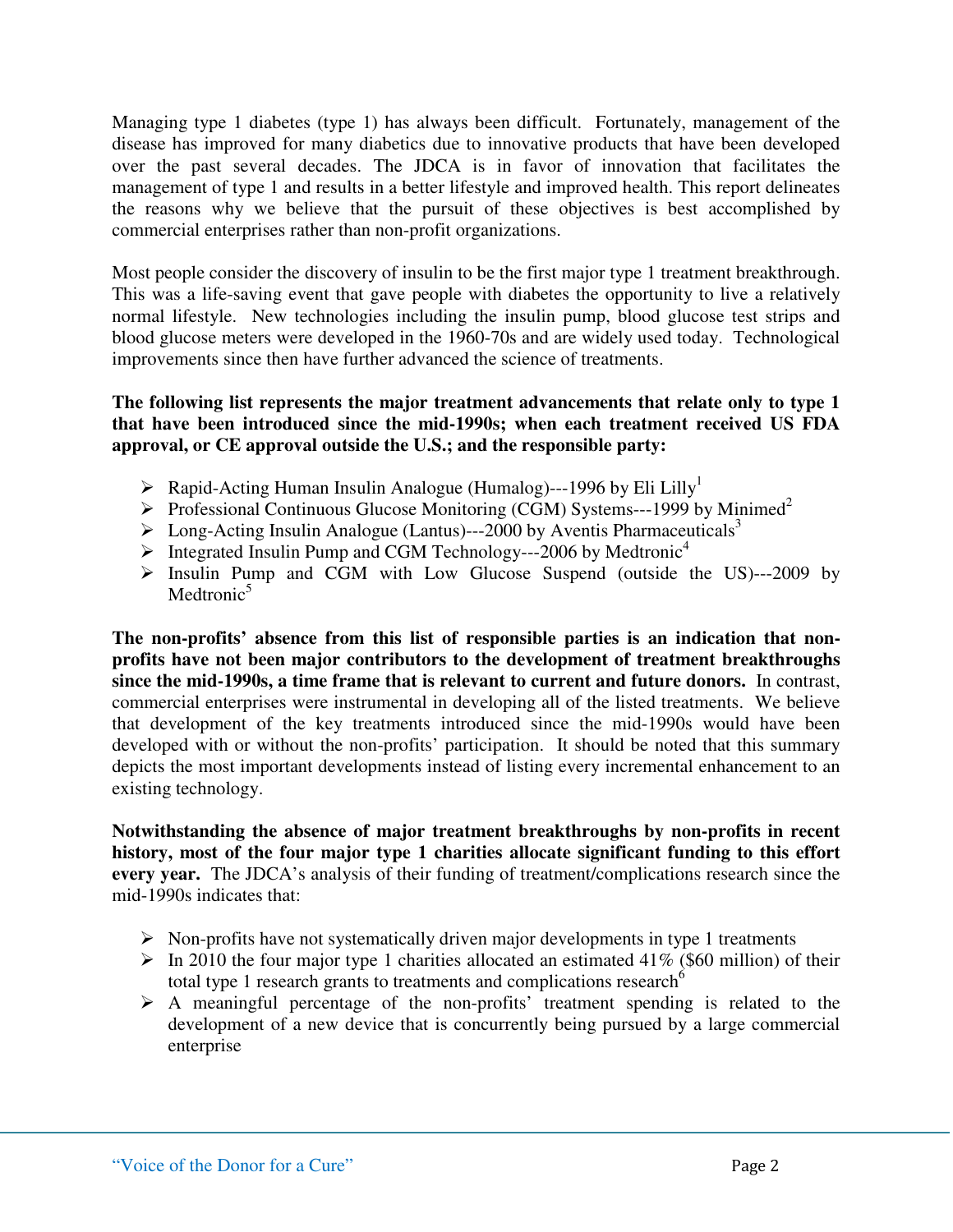**Commercial enterprises have significant revenue and profit incentives to develop innovative diabetes treatments.** Estimated worldwide revenues of insulin, diabetes devices and related consumables were \$25-30 billion in  $2010$ .<sup>7</sup> This market is sufficiently large to maintain the status quo and to allow for the gradual development of new treatments.

The JDCA is not opposed to the charities' sponsorship of an occasional advocacy campaign that promotes new treatments, but better treatments will not lead to a cure for type 1. As a result, we believe that **the non-profits' annual funding of significant treatment research does not comply with the intentions of donors who contribute for a cure and is inconsistent with the ubiquitous "cure" message that is conveyed to solicit contributions.**

#### **We believe the non-profits would have a far greater impact by directing more funding toward Practical Cure research because:**

- $\triangleright$  Their funding of treatment/complications research has been ineffective in systematically producing major breakthroughs in new type 1 treatments in recent years
- $\triangleright$  Large established commercial enterprises cannot be relied upon to develop a cure because a cure would inevitably shrink the revenue and profit opportunity generated by recurring diabetes product sales
- $\triangleright$  Compared to the type 1 charities, commercial enterprises have significantly larger financial resources to direct toward development of new non-cure treatments. We estimate that research and development expenditures for type 1 diabetes products by just six large public companies approximated \$3 billion in 2010.<sup>8</sup>
- $\triangleright$  The \$60 million annually directed by the non-profits toward treatment/complications research is minuscule in relation to the research and development spending at commercial enterprises and is unlikely to result in major treatment breakthroughs, in our view
- $\triangleright$  Non-profits can fill a void in the funding of Practical Cure research---an area that is meaningfully underfunded, in our opinion

#### **Summary and Conclusion**

The JDCA believes that commercial enterprises are far better suited than non-profits to pursue the development of improved products to treat type 1 and its complications. History is replete with examples of commercial enterprises introducing important treatment breakthroughs. Although some of the major type 1 non-profits direct significant funding toward treatment/complications research every year, they have not systematically introduced treatment breakthroughs in the past 15 years.

The major type 1 charities would have a greater impact if the majority of their \$60 million of annual treatment/complications research funding was re-directed toward Practical Cure research, in our view. We have illustrated in prior JDCA reports that type 1 Practical Cure research is an area that is currently underfunded.<sup>9</sup> Allocating more resources to this research would help to fill this void and accelerate the timeline to a type 1 cure. In addition, directing more resources to type 1 Practical Cure research would better align research funding with both the intentions of donors who contribute for the reason of a cure and with the "cure" message that non-profits primarily rely upon in the solicitation of funds from donors.